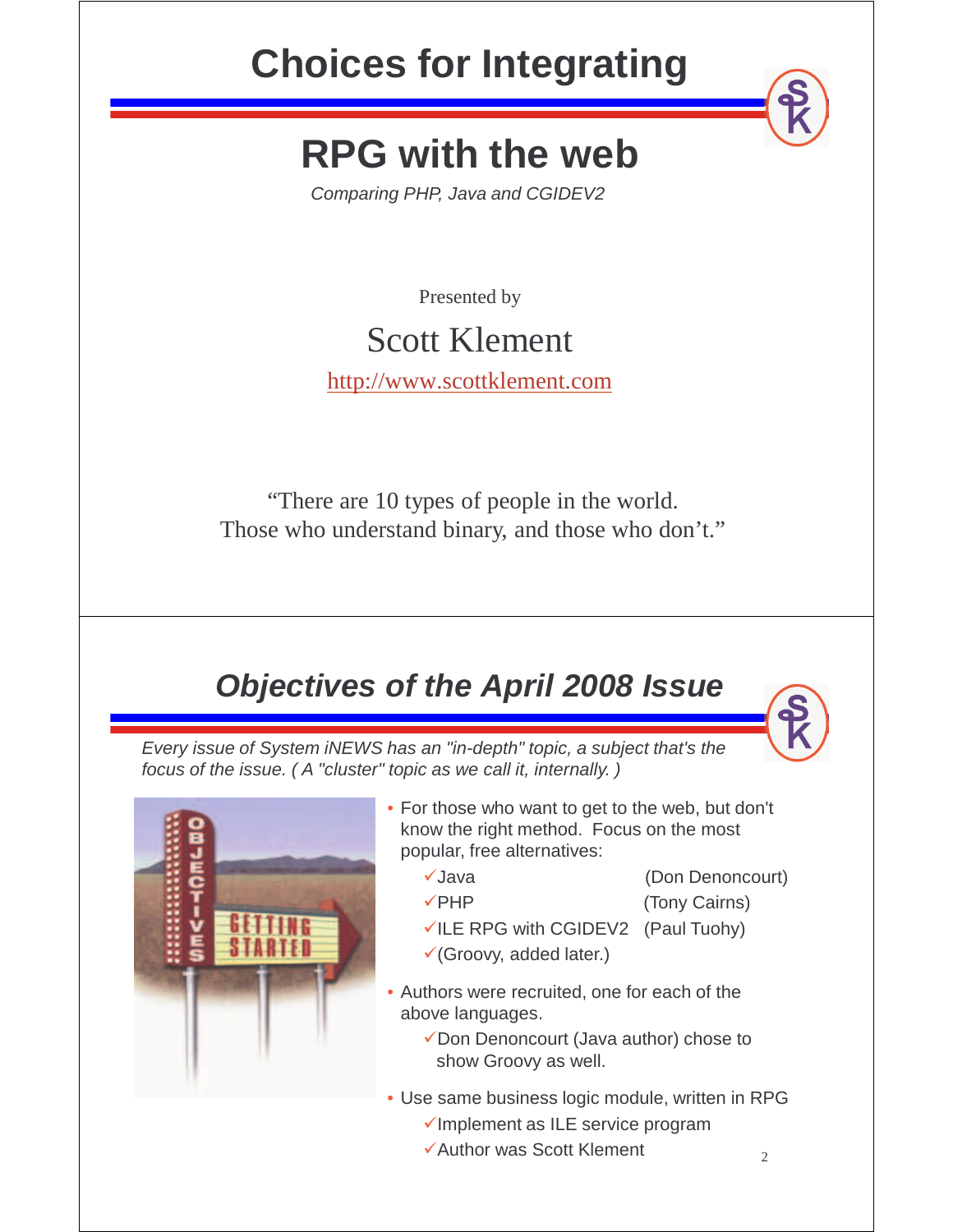### **M V C**

One of the most important concept in engineering software for the future is Model-View-Controller (or MVC).

•  $M = Model$ 

The business rules and the program logic to implement them.

Should be designed as a set of re-usable "services"

In this cluster, the model was implement as an ILE RPG service program.

•  $V = V$ iew

The user interface, and the program logic to implement it. Four of them, RPG, PHP, Java (JSF) and Groovy.

 $\bullet$  C = Controller

Logic that controls the flow of the application. Calls the routines in the Model & View

### **Model -- Business Logic**

Provide an application sophisticated enough to resemble what we write in our day-to-day jobs, but simple enough to be explained in a magazine article.

- Implemented as an ILE RPG service program
- Important design factors
	- Callable from anywhere
	- Encapsulated.
	- Service-oriented
	- Upgradeable.
	- Maintainable / Agile
	- Stateless
- Use wrappers for stored procedures
	- Let ILE programs take advantage of ILE
	- Let other programs take advantage of SQL
	- Use result sets for all output parms.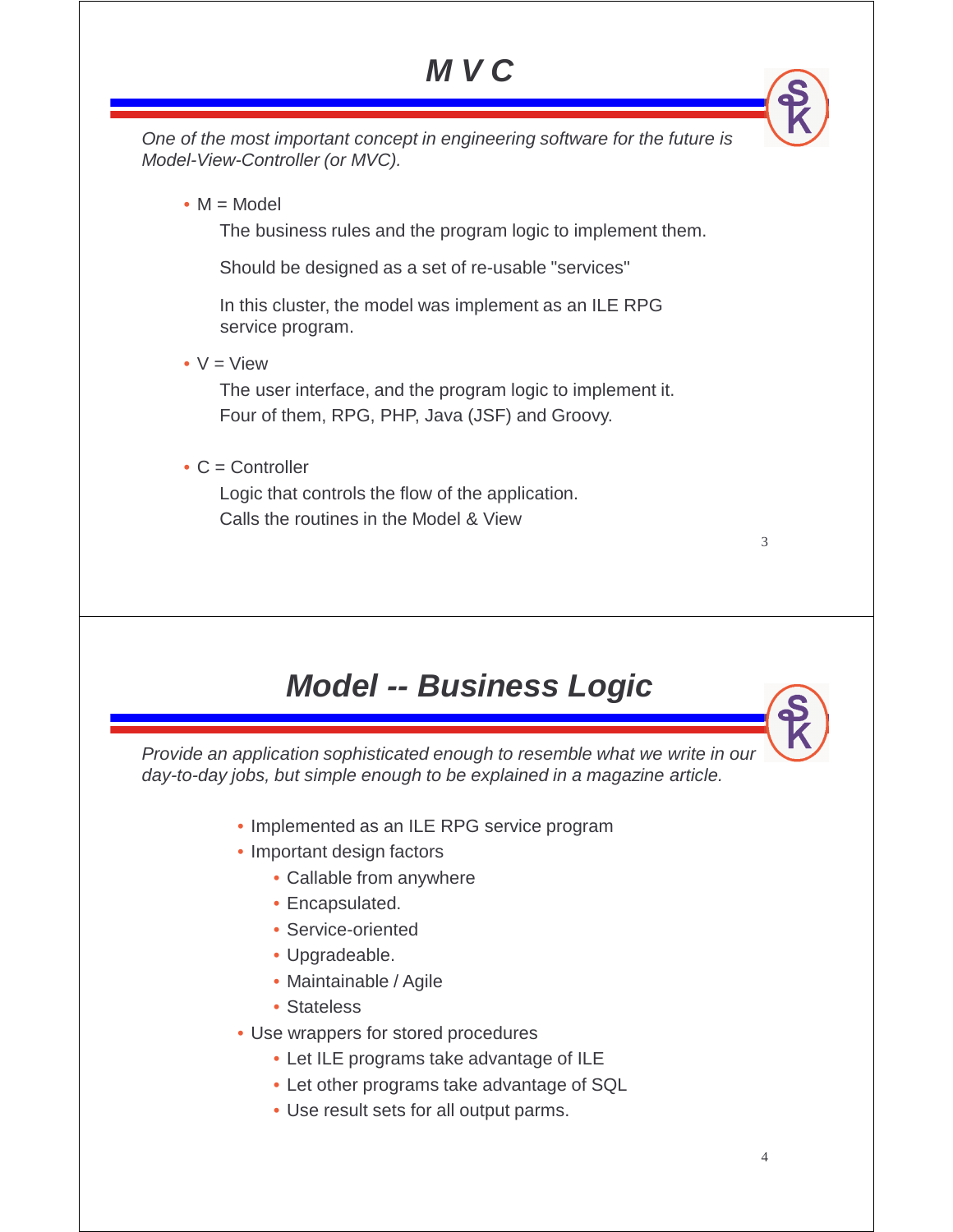### **A Traditional View**

| <b>A Traditional View</b>                                                                                                        |          |  |  |  |
|----------------------------------------------------------------------------------------------------------------------------------|----------|--|--|--|
| Acme Order Entry                                                                                                                 |          |  |  |  |
| Enter customer number:                                                                                                           |          |  |  |  |
| Acme Order Entry                                                                                                                 |          |  |  |  |
| Ship to: Scott Klement<br>System iNEWS Magazine<br>Acme Order Entry                                                              |          |  |  |  |
| 321 Sesame St.<br>Franklin, WI 53132<br>Item<br>Price<br>Qty.<br>Item Description<br>WD671YO 12<br>17.00<br>Yellow-Orange Widget | Messages |  |  |  |
| WD995RC 30<br>5.75<br>Red Widget w/ Cream<br>Bill to: Wayne Madden<br>Penton Technology Media                                    |          |  |  |  |
| 123 29th St.<br>Loveland, CO.                                                                                                    |          |  |  |  |
| Truck line (SCAC): UPSN                                                                                                          |          |  |  |  |
| Ship Date: 2008-04-17                                                                                                            |          |  |  |  |
| Authors were shown these screens, and<br>told it was their job to replace this view                                              |          |  |  |  |
| with one in their chosen language.<br>No errors found. Press <enter> to save order<br/>F12=Cancel</enter>                        |          |  |  |  |
|                                                                                                                                  |          |  |  |  |
|                                                                                                                                  |          |  |  |  |
| The Web View (1 of 2)<br>The authors were all given the same HTML screens, designed by Scott                                     |          |  |  |  |
| Klement. (They are kept simple - I'm not a graphic artist!)                                                                      |          |  |  |  |
| <b>Acme Widgets Order Entry</b>                                                                                                  |          |  |  |  |
| Customer Number:<br><b>Acme Widgets Order Entry</b>                                                                              |          |  |  |  |
|                                                                                                                                  |          |  |  |  |
| Ship To:                                                                                                                         |          |  |  |  |
|                                                                                                                                  |          |  |  |  |
| Bill To:                                                                                                                         |          |  |  |  |
|                                                                                                                                  |          |  |  |  |
| Truck line (SCAC):<br>Ship Date (yyyy-mm-dd):                                                                                    |          |  |  |  |
| Cancel<br>0k                                                                                                                     |          |  |  |  |
|                                                                                                                                  | 6        |  |  |  |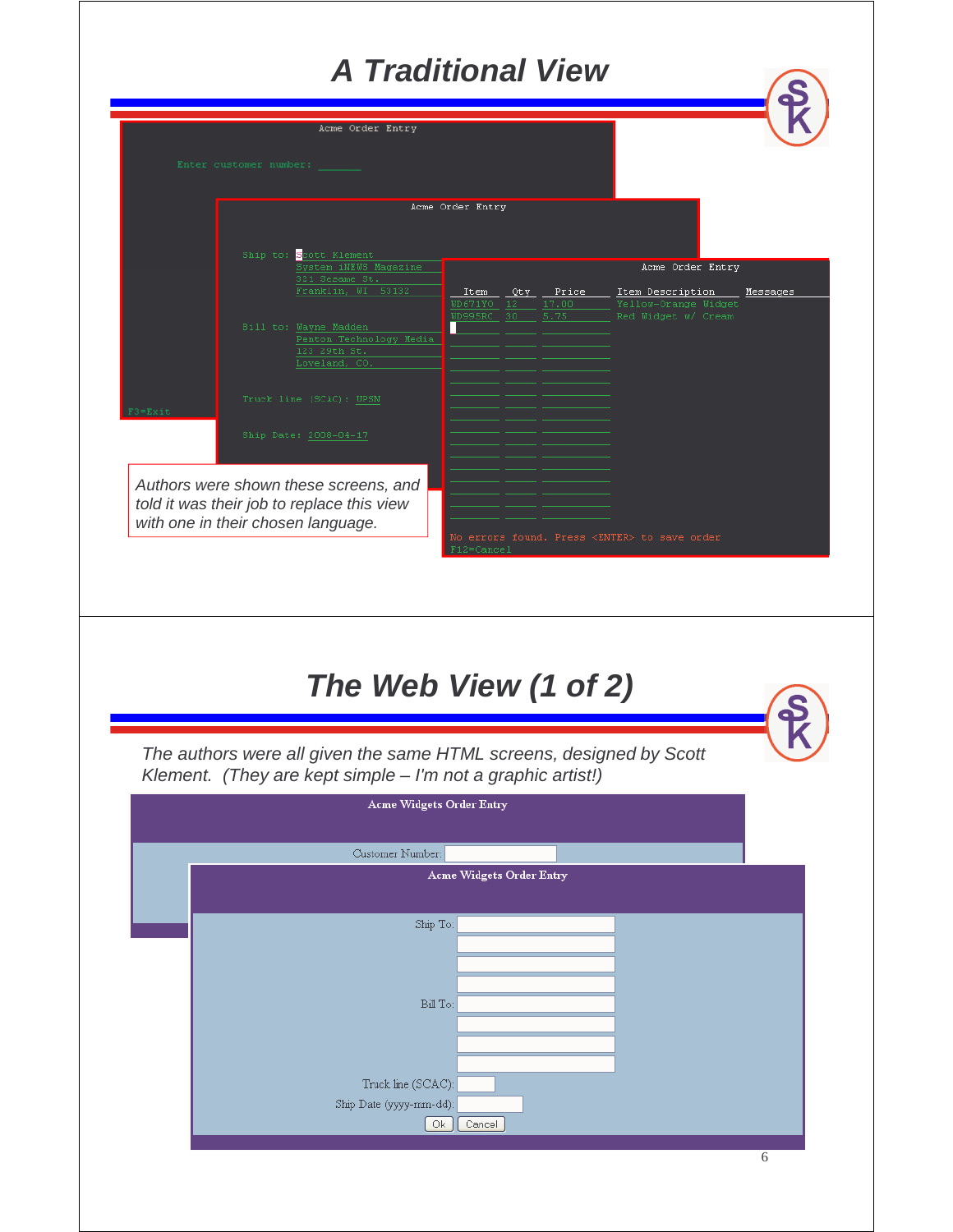|                                  | The Web View (2 of 2)                                                                                                              |
|----------------------------------|------------------------------------------------------------------------------------------------------------------------------------|
|                                  |                                                                                                                                    |
|                                  | <b>Acme Widgets Order Entry</b>                                                                                                    |
|                                  | Item No<br>Qty<br>Price<br>Add                                                                                                     |
|                                  |                                                                                                                                    |
| – Item No<br>Line<br>001 WD671YO | Price<br>Error Messages<br>Qty<br>Description<br> 12 <br>19.95<br>Yellow-Orange Widget<br>Update Item                              |
|                                  | $\times$<br>}OO@@@@@@@@@@@@@@@@@@@@@@@@<br>Update Item<br>0000000000                                                               |
|                                  | 7                                                                                                                                  |
|                                  | <b>Statelessness of Web Apps</b>                                                                                                   |
|                                  | ltem No<br>Price                                                                                                                   |
|                                  | Add                                                                                                                                |
|                                  | Each time you click a button, or follow a link, in an web application, the                                                         |
|                                  | browser creates a new request to the HTTP server.<br>• In the case of a web app – that tells the HTTP server to run a program.     |
|                                  | . It's basically a CALL PGM(MYWEBPGM) command.                                                                                     |
|                                  | • The program is passed all of the input (form) information.<br>• The program processes this input, and writes out a new web page. |
|                                  | • When the program ends, the page is displayed in the browser.                                                                     |
|                                  | The only time your program runs is in-between the time a link is clicked, and<br>the time it takes to display the next screen.     |
|                                  | This means that your program cannot control the flow of screens like we are                                                        |

This means that your program cannot control the flow of screens like we are used to in traditional RPG. Instead, the browser controls them, and a new call is made with every button press, or click of a link.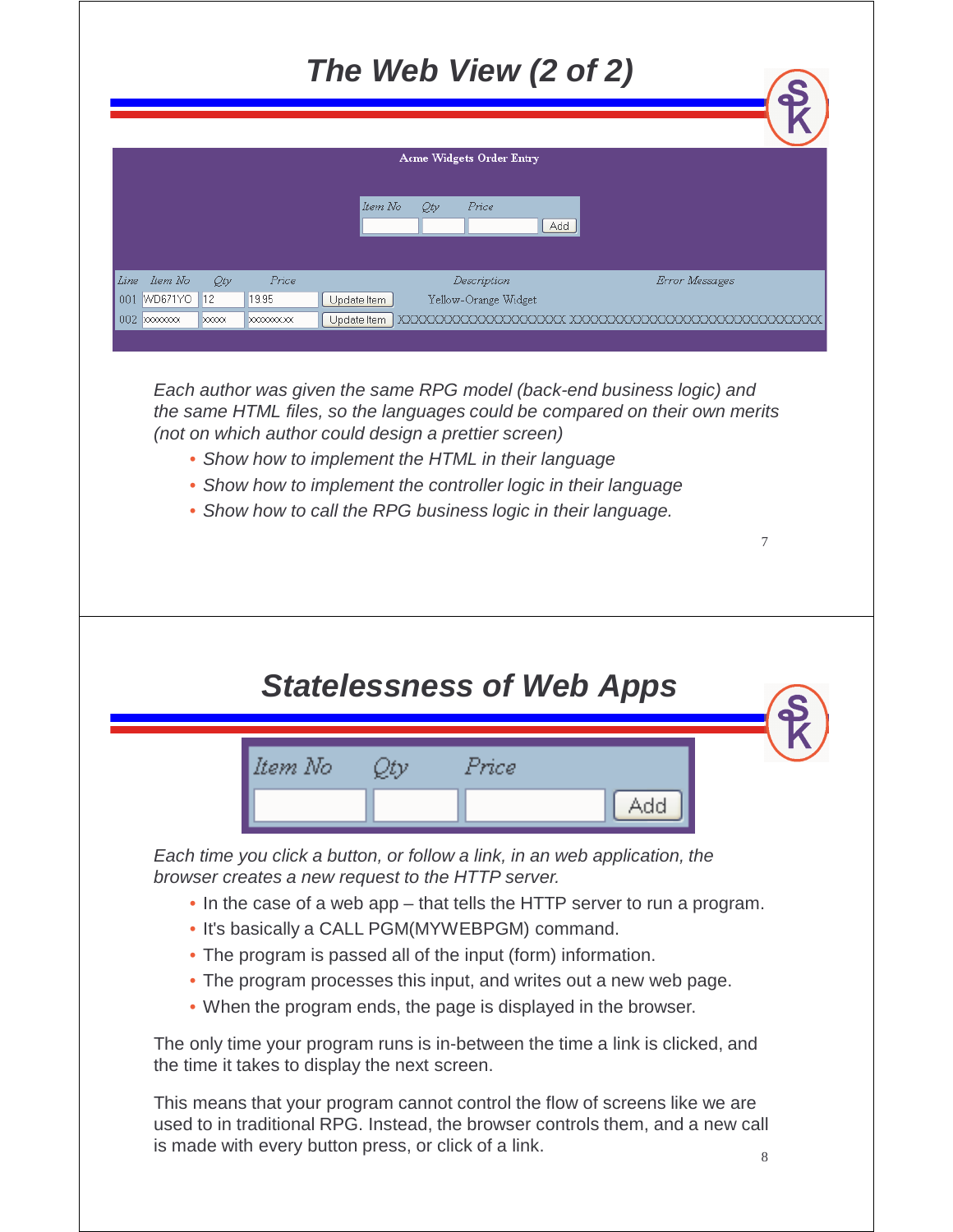Due to the "statelessness" of having a separate, individual call for each click, the following challenges have to be overcome:

- Your program doesn't know if the user will click the next click, or hit the "back button", or close the browser.
- Since you may have many users clicking links at the same time, you never know if the next call of your program will be from the same user running the same "job" as the last call.
- This means you can't remember variable values from call to call.
- In fact, you can't (reliably) set up anything in a previous call that will be used in subsequent calls.

To solve the problem, you issue a "session number" (a unique number generated by your program) and you pass it back to the browser.

- The browser passes it back on each new click.
- You can use it to look up "persistent" information in a file.

### **A Note About CGI**

Web programming with CGI has gained a bad reputation in today's world. Here's why:

- Interpreting the input from the browser is complex.
- The output HTML has to be coded into your program
- You must manually escape your output data to be valid in HTML.
- A new "process" (or "job" in OS/400 terminology) must be launched for each call to your program.

Unfortunately, this reputation has somehow spread to CGIDEV2 on i5/OS. CGIDEV2 is not CGI programming! Rather, CGIDEV2 prevents you from having to do the low-level work that would be required in traditional CGI.

- It takes care of interpreting the data from the browser, so you don't have to.
- It lets you keep your HTML outside of your program code
- It takes care of escaping output for you.
- And, on i5/OS, the HTTP server has NEVER required starting a new process for each call to the program! You can load your program into an ILE activation group so that it remains in memory. In that case, subsequent calls are INCREDIBLY fast, because all you're doing is calling a routine in memory.

Therefore, CGIDEV2 should not be thought of as "CGI programming."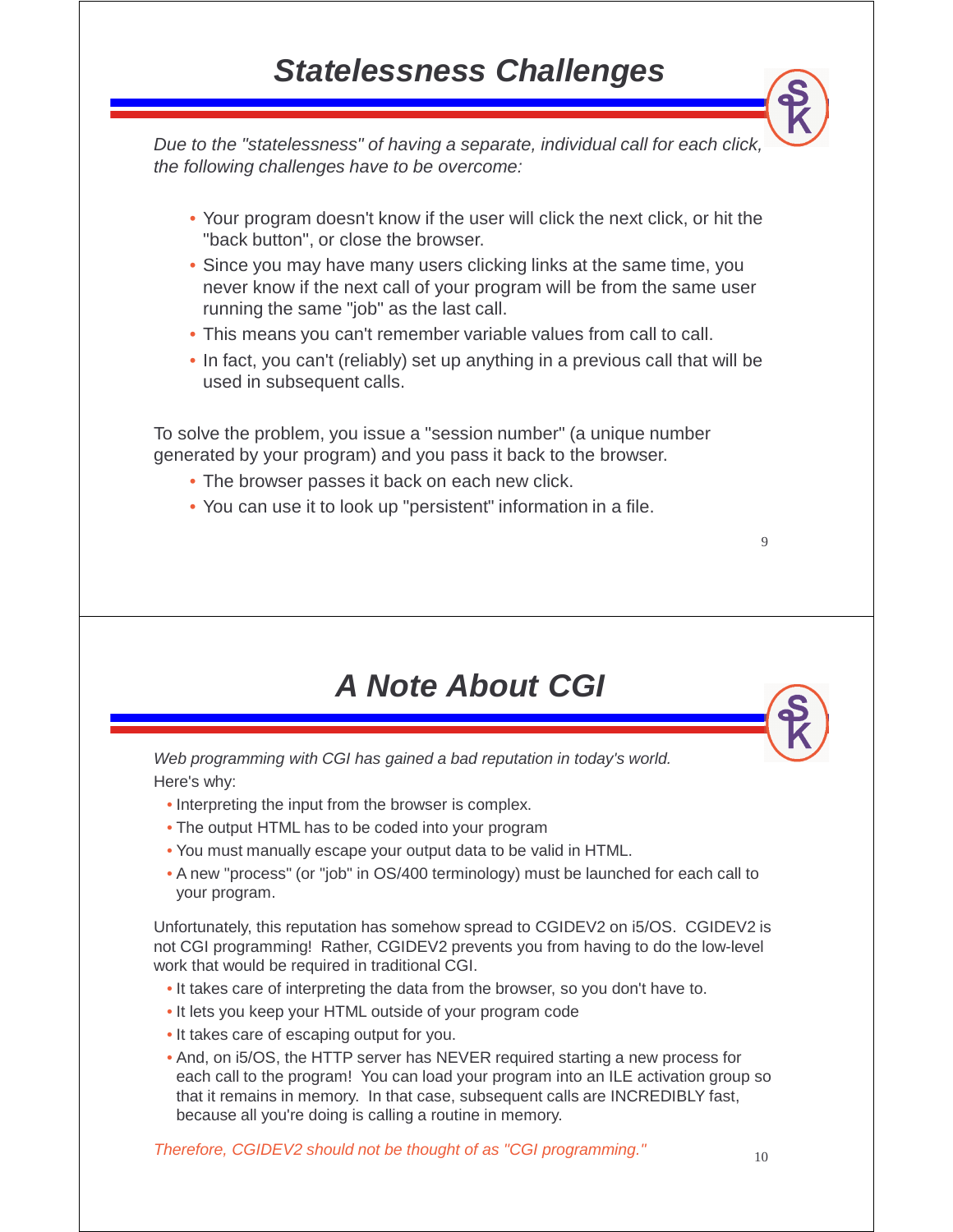### **CGIDEV2**

CGIDEV2 is not a programming language. It's a toolkit from IBM to simplify the job of writing a web application in native ILE RPG.

• Runs in the native, free HTTP server provided with i5/OS (Apache or Original)

It provides routines:

- To make it easier to output HTML to a browser.
- To make it easier to read input from fields filled in on a web page.

Writing HTML Output:

- Divide your HTML into sections (like "record formats" in DDS)
- Insert replacement values (like "fields" in DDS)
- RPG code can insert replacement values, then write the sections
- Sections can be written repeatedly, to repeat elements that go out to the browser.

Paul Tuohy used <!-- \$**SECTIONNAME**\$ --> and <!-- %**REPVAL**% -->

### CGIDEV2 Input From Browser

```
If ZhbGetInput(SavedQryStr: QUSEC) > 0;
    PageId = ZhbGetVar('PageId');
    Action = %trim(ZhbGetVarUpper('action'));
    NextPage = PageId;
    if (PageId <> 'PAGE1');
       Id = %TimeStamp(ZhbGetVar('Id'));
       IdNum = %Int(ZhbGetVar('IdNum'));
    EndIf;
    Select;
       When Action = 'CANCEL';
          PERSIST_ReleaseThisOrder( id : IdNum);
          PageId = 'PAGE0';
       When (PageId <> 'PAGE1');
           if PERSIST_GetThisOrder( Id : IdNum : p_this );
             scErrMsg = 'Session has timed out - select a new order';
             PageId = 'PAGE0';
          EndIf;
    EndSl; 
EndIf;
```
• ZhbGetInput() loads all input from the browser into arrays inside the CGIDEV2 srvpgm

- ZhbGetVar() locates one variable in the arrays, and returns it's value to the program.
- All values are character strings.
- The PERSIST\_xxx() routines are for saving/retrieving data that's saved from call to call.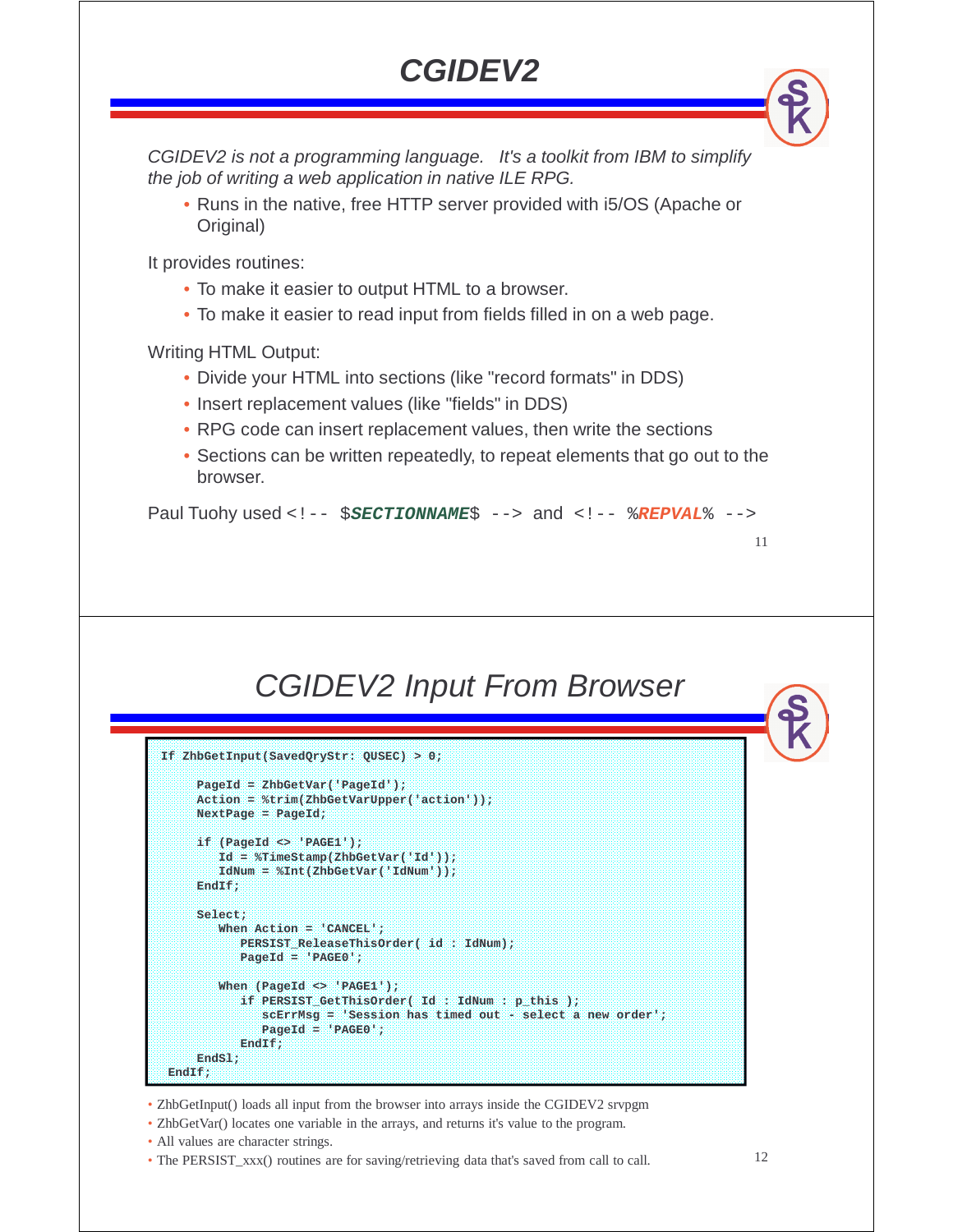#### CGIDEV2 Output (HTML Template)

```
<!-- $Header$ -->
Content-type: text/html
<!-- Standard Header -->
<html>
 <head>
    <title>ACME Widgets Order Entry</title>
  </head>
 <body>
    <form method="post" action="/cgi-bin/acmecgir4.pgm"> 
    <input type="hidden" name="id" value="<!-- %id% -->" />
    <input type="hidden" name="idnum" value="<!-- %idnum% -->" />
     <table border="0" width="800" bgcolor="blue">
    <tr><td align="center">
       <p><b><font color="white">Acme Widgets Order Entry</font></b></p>
      <br>
     </td></tr>
<!-- $Select$ -->
<!-- Customer/Order No Selection -->
     <tr><td>
         <input type="hidden" name="pageid" value="PAGE1" />
```

```
13
```
### CGIDEV2 Output (RPG code)

```
GetHTMLIFS('/acmecgi/acmecgir4.html':
           '<!-- $':'$ -- >':'<!-- %':'% -->'); 
updHTMLVar('id':%char(id));
updHTMLVar('idNum':%char(idNum));
wrtSection('header'); 
if scErrMsg <> *Blanks;
   updHTMLVar('message':scErrMsg);
   wrtSection('MessageLine');
EndIf;
Select;
  When NextPage = 'PAGE1';
     DisplayPage1();
  When NextPage = 'PAGE2';
     DisplayPage2();
  When NextPage = 'PAGE3';
     DisplayPage3();
  When NextPage = 'PAGE4';
     DisplayPage4();
EndSl; 
wrtsection('footer *fini');
```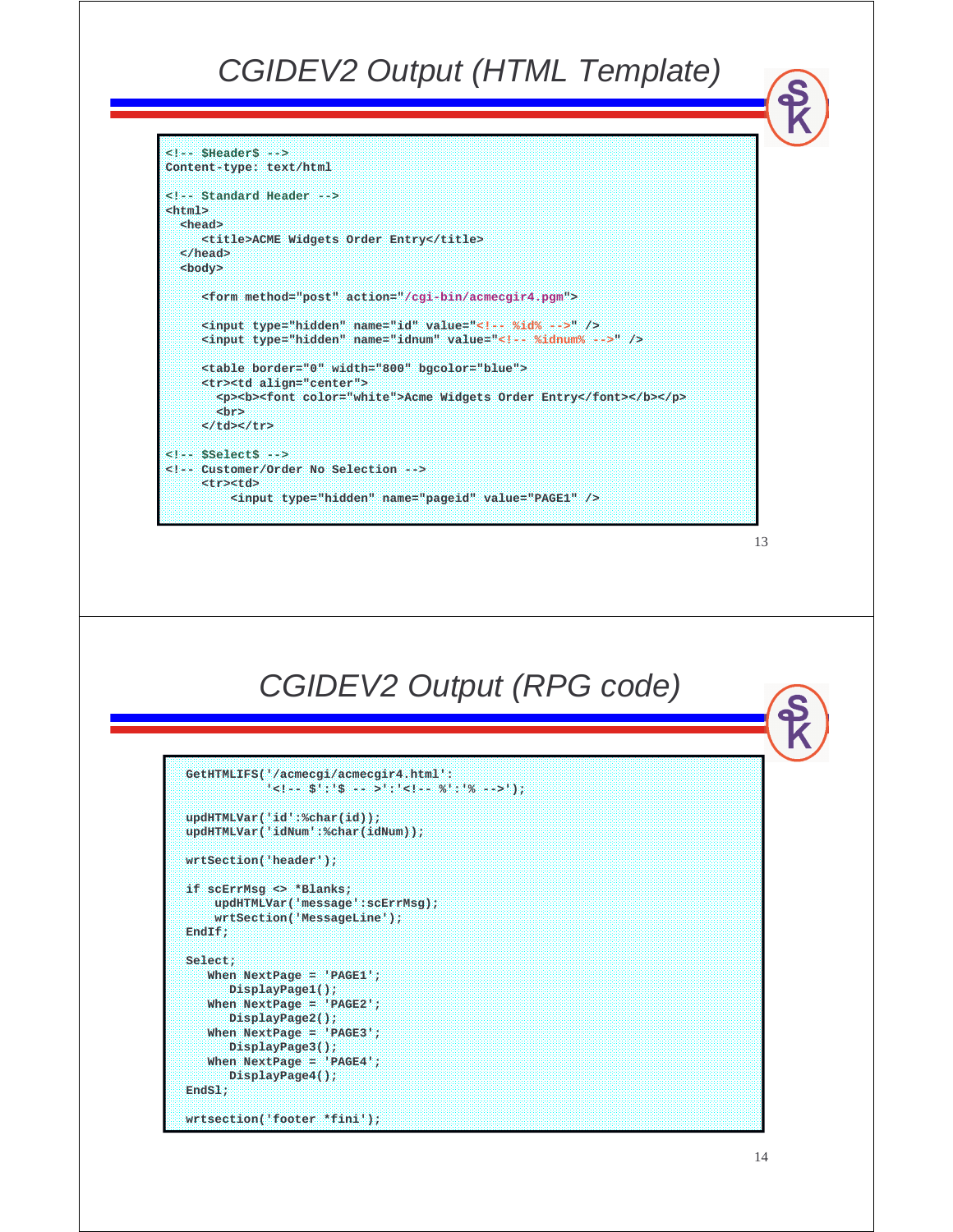### RPG Calling RPG

Since the code is regular RPG code, it can call the business model logic in the service program directly. (PHP and Java call the RPG routines as SQL stored procedures.)

```
if (this.Order <> *blanks); 
 rc = Order_loadHeader(this.Order: Hdr); 
else; 
 rc = Order_new(this.Cust: Hdr); 
  this.Order = Hdr.OrderNo; 
endif; 
if (rc = *OFF); 
   scErrMsg = Order_error(); 
   return *OFF; 
endif; 
if (not Order_LoadItems( this.Order: this.Count: Item)); 
  scErrMsg = Order_error(); 
  return *OFF; 
endif;
```

```
15
```
**PHP**

PHP is a script language – very much like the others used for writing Unix shell scripts (Bourne Shell, Korn Shell, Perl, QShell, etc). However, it was designed with a strong focus on being particularly suited for web programming.

- An interpreted (non-compiled) script language.
- Runs under Apache, but in a separate (PASE) instance.

It provides:

- Arrays (automatically populated) containing input from the browser.
- A very easy means of writing out HTML code.
- Hundreds of built-in functions.
- Thousands of additional functions (added as an extension)

Syntax:

- Any data typed into a PHP document is assumed to be HTML output that will be sent, as-is, to the browser.
- Anything insider <?php and ?> delimiters is PHP program code, and will be run, and it's output will be sent to the browser.
- 16 • Anything that starts with \$ (dollar sign) is considered a variable.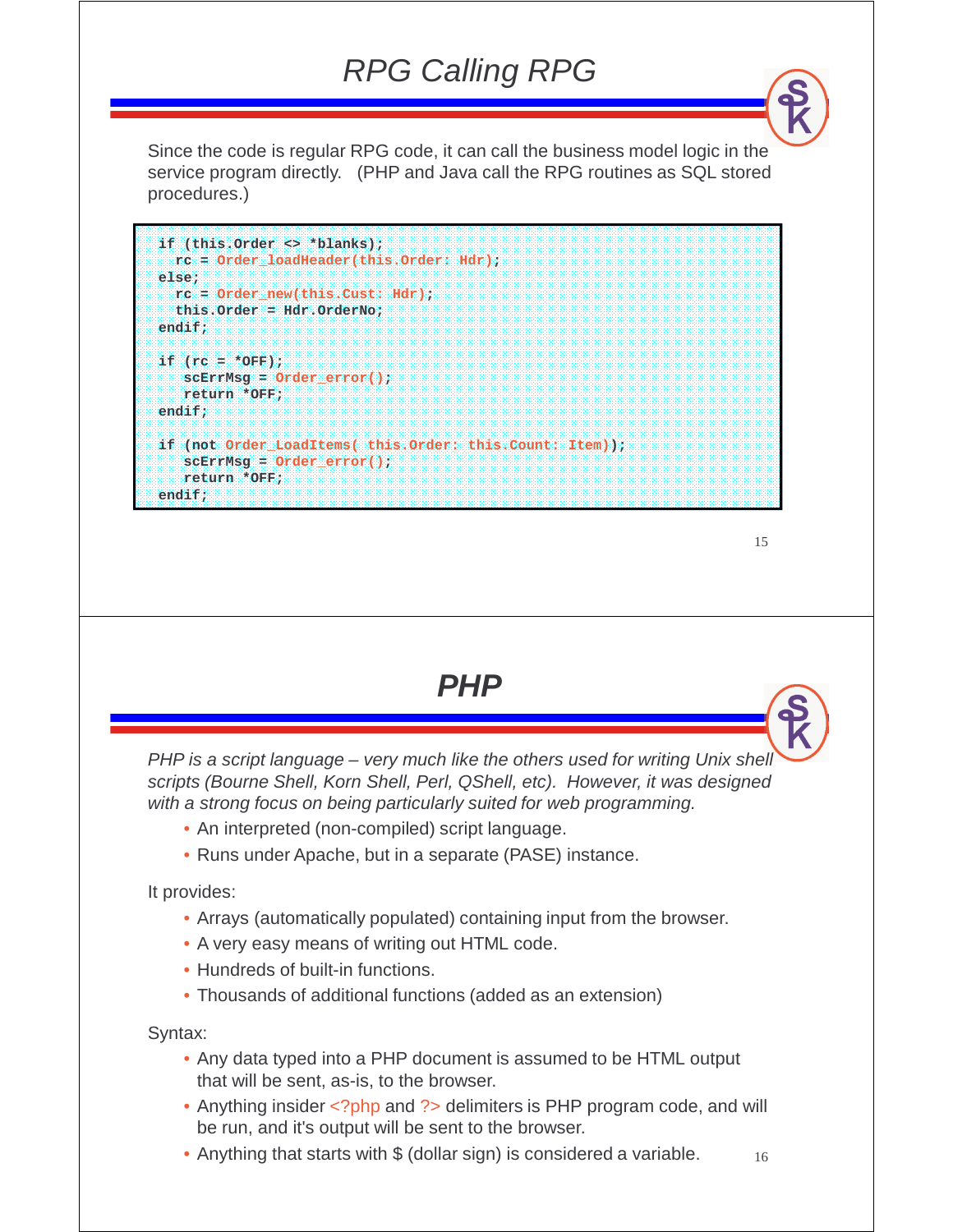#### PHP "Hello World"

To write PHP, you can embed it into the middle of an HTML document. Anything outside of the  $\langle \text{2php} \rangle$  and  $\langle \text{2ptp} \rangle$  tags is written to the browser as-is. The stuff between those tags is your PHP program code.

**<html> <body> <?php // You can put any PHP code here. echo "Hello World"; \$info='Yes!'; ?> <p>Nice day, isn't it? <?php echo \$info;?></p> </body> </html>**

17

### PHP Input from Browser

```
<?php
 include_once("config.php");
 isset($_GET['action']) ? $action=$_GET['action'] : $action="getOrder";
 switch ($action) {
 case "getOrder": // step 0
   $go="order.php";
   break;
 case "loadOrder": // step 1
   if (!loadOrder()) 
     $go="index.php?action=getOrder"; // goto step 0
   else
     $go="index.php?action=editHeader"; // goto step 2
   break;
 case "editHeader": // step 2
   $go="ship.php";
   break;
 case "editItems": // step 3
   $go="items.php";
   break;
 .
```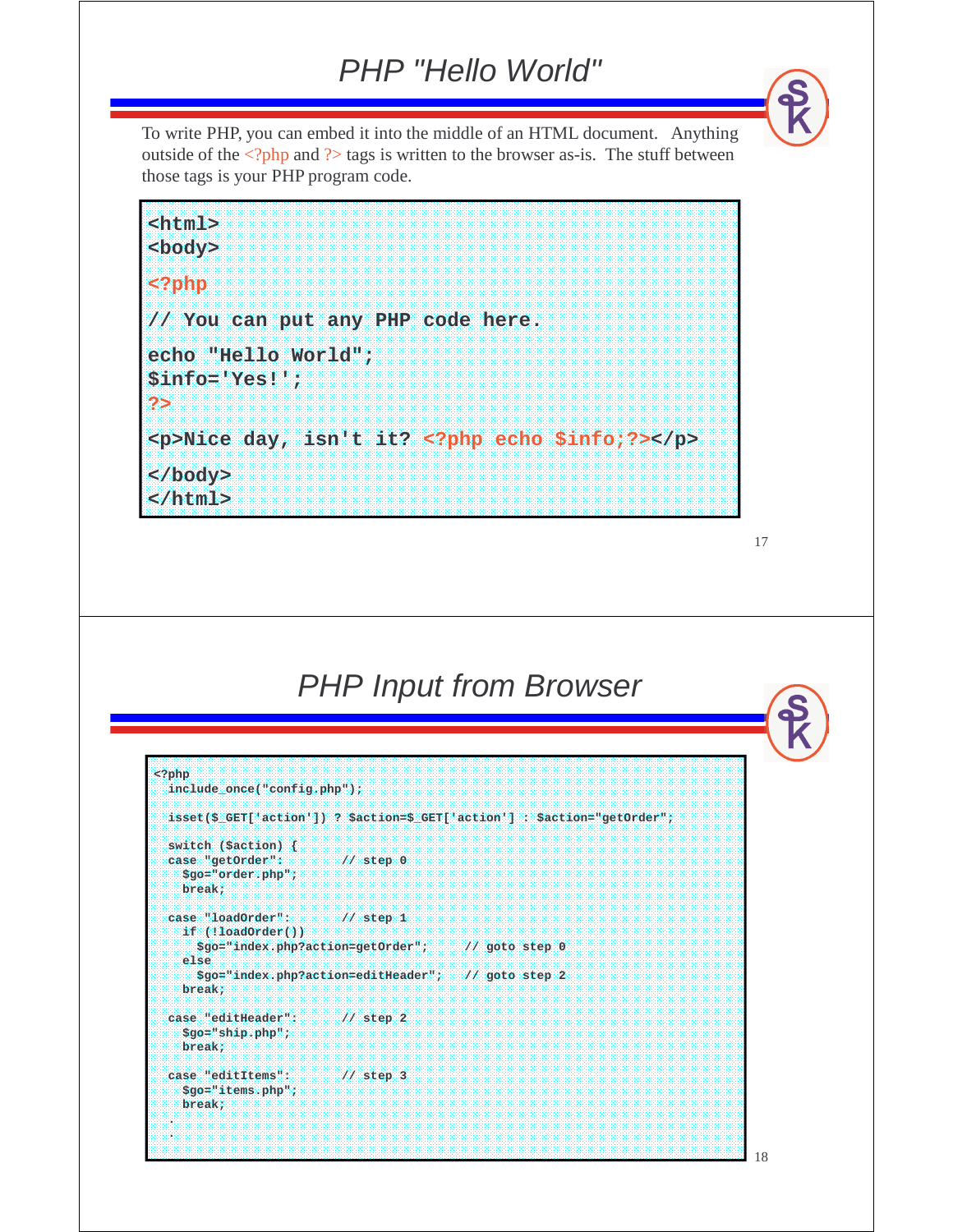### PHP Output Considerations

In any web application (in any language) it's considered good form to keep the HTML data separated from the program code.

- Those with talent designing displays aren't always good at programming
- Those with talent writing code aren't always good at designing displays.

As you have seen, it's very easy to mix the two in PHP. However, it's not necessary to do so. PHP has the capability of using "include" statements (very similar in nature to copy books that you'd code with /COPY in RPG) that let you put the HTML in a separate file.

PHP also provides "session" functions let let you save a data structure containing data that needs to be saved from call to call (similar to the PERSIST routines provided in the CGIDEV2 example).

PHP implements it's sessions under the covers, so you don't have to understand how they work. You just save data into the session, and restore it when you need it.

19

### Setting PHP Output Variables

| $<$ ?php                                                                           |
|------------------------------------------------------------------------------------|
|                                                                                    |
| if $(S \text{ POST}[\text{action}']$ $S \text{ POST}[\text{action}'] = "display']$ |
| elseif (\$ POST['Help']) order help();                                             |
| elseif $(S$ POST['custno'] && $S$ POST['orderno'])                                 |
| $$$ POST['msq']='Please provide one or the other!';                                |
| elseif $(!(\frac{5}{2}POST['customer']    \frac{5}{2} POST['orderno'])$            |
| \$ POST['msq']='You must provide either a customer or order number';               |
|                                                                                    |
| 89                                                                                 |
| ×                                                                                  |
|                                                                                    |
| // include this screen html                                                        |
| include once("acmeords1.html");                                                    |
| 25                                                                                 |

In the code above, the author (Tony Cairns) is reading and setting some variables (in the \$POST array) to values that he wants to display in the HTML.

The syntax \$POST['keyname'] works a lot like a database, except that it's an array in a program. PHP will store data in the array with an associated key. You can then recall the value by looking up the key.

You could say it's like using %LOOKUP in ILE RPG.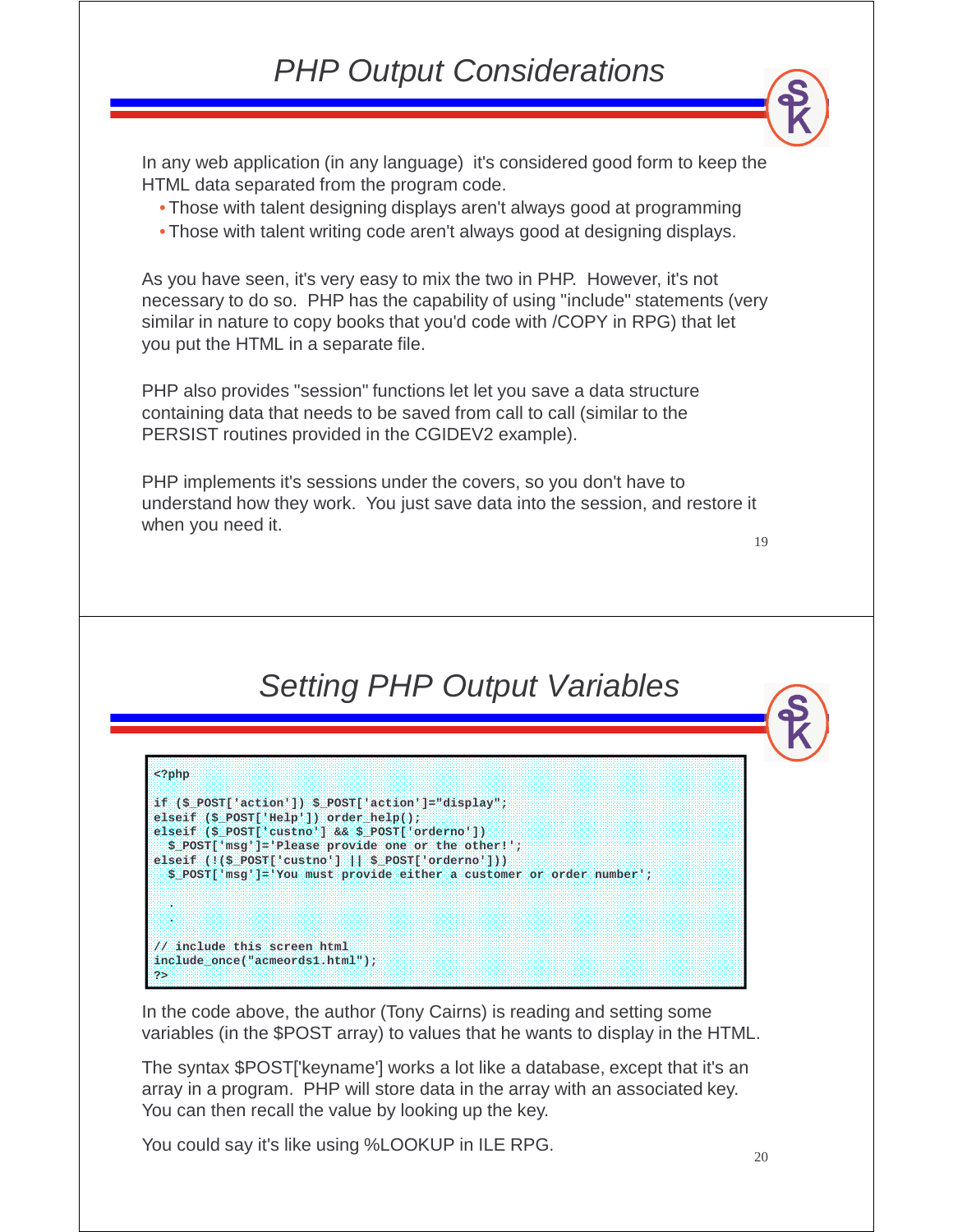This is what the "include file" (acmeords1.html) contents look like:



The "<?php echo" is used to fill in variable values in the HTML itself.

## PHP Calling RPG

PHP calls the RPG subprocedures as stored procedures by connecting to the database and running the SQL CALL statement.

```
$host = "i.example.com";
$user = "klemscot";
$pass = "bigboy";
$opts = array("i5_naming"=>DB2_I5_NAMING_ON);
$conn = db2_pconnect( $host, $user, $pass, $opts );
if (!$conn) {
 set_ORDER_error("Failed: db2_pconnect($host,$user,$opts).");
 return FALSE;
}
$sql="CALL MYLIB/ORDER_NEW($custno)";
$stmt = db2_exec($conn, $sql);
$row=db2_fetch_assoc($stmt);
// results can now be found in fields like
// $row['ORDERNO'], $row['CUSTNO'], $row['SHIPNAME'], etc.
```
Note: db2 pconnect() is for connections established once and re-used throughout all SQL code. Performs well, but might have security drawbacks.

There's also a db2\_connect() that has to re-connect with every call to the script.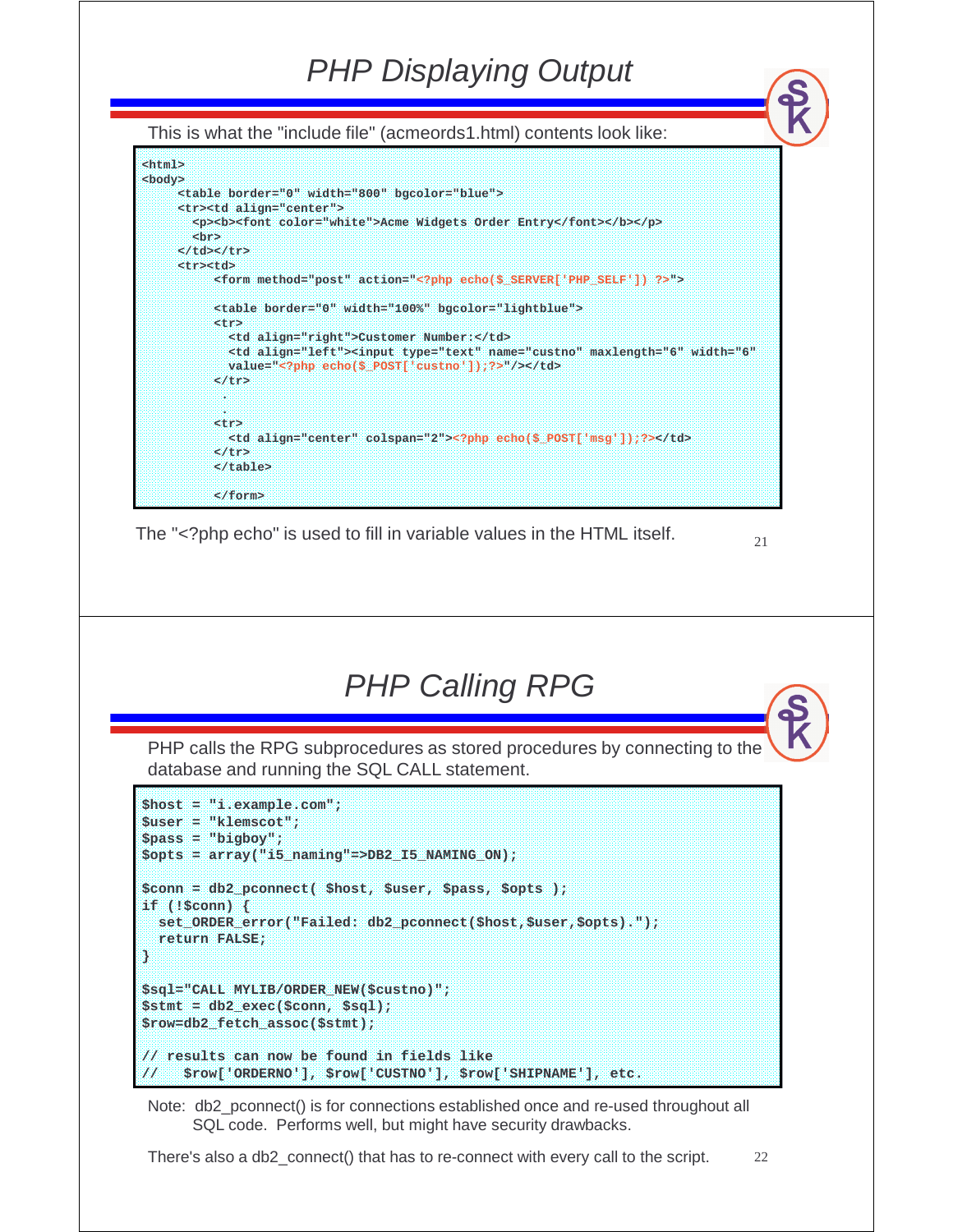### Java Server Pages (JSP)

There are many, many ways to write web code in Java. They can range from very simple, to extremely complicated.

The simplest manner, in my opinion is Java Server Pages (JSP), which provides the means to write a Java web application in a very similar manner to the PHP code I presented earlier. You embed the Java code within an HTML file.

 $\langle\%$  and % denote the start and end of the Java code.  $\langle\% = \% \rangle$  can be used to display a variable.

<BODY> <% // Other Java code here  $java.util.Date date = new java.util.Date()$ ; %> Hello! The time is now  $\langle\$ <sup>2</sup> date  $\langle\$ </BODY> </HTML>

<HTML>

23

### Java Server Faces (JSF)

Author Don Denoncourt wrote the Java article for the April issue. He chose to use Java Server Faces (JSF), which is a framework intended to simplify writing Java web applications.

JSF interfaces with JSP using "tag libraries" which are special HTML tags that you code into your JSP. When these tags appear, the underlying JSF code is called.

The following shows declarations you add (or a tool adds) to the top of your JSP when using JSF.

```
<%-- jsf:pagecode language="java" location="/src/pagecode/Rpgweb.java" --%>
<%-- /jsf:pagecode --%>
<%@page language="java" contentType="text/html; charset=ISO-8859-1"
        pageEncoding="ISO-8859-1"%>
<%@taglib uri="http://java.sun.com/jsf/core" prefix="f"%>
<%@taglib uri="http://java.sun.com/jsf/html" prefix="h"%>
... more html follows …
```
The prefix="f" associates the f prefix with the JSF core routines The prefix="h" associates the h prefix with the JSF html routines. Rpgweb.java is the name of the Java code that will do the work.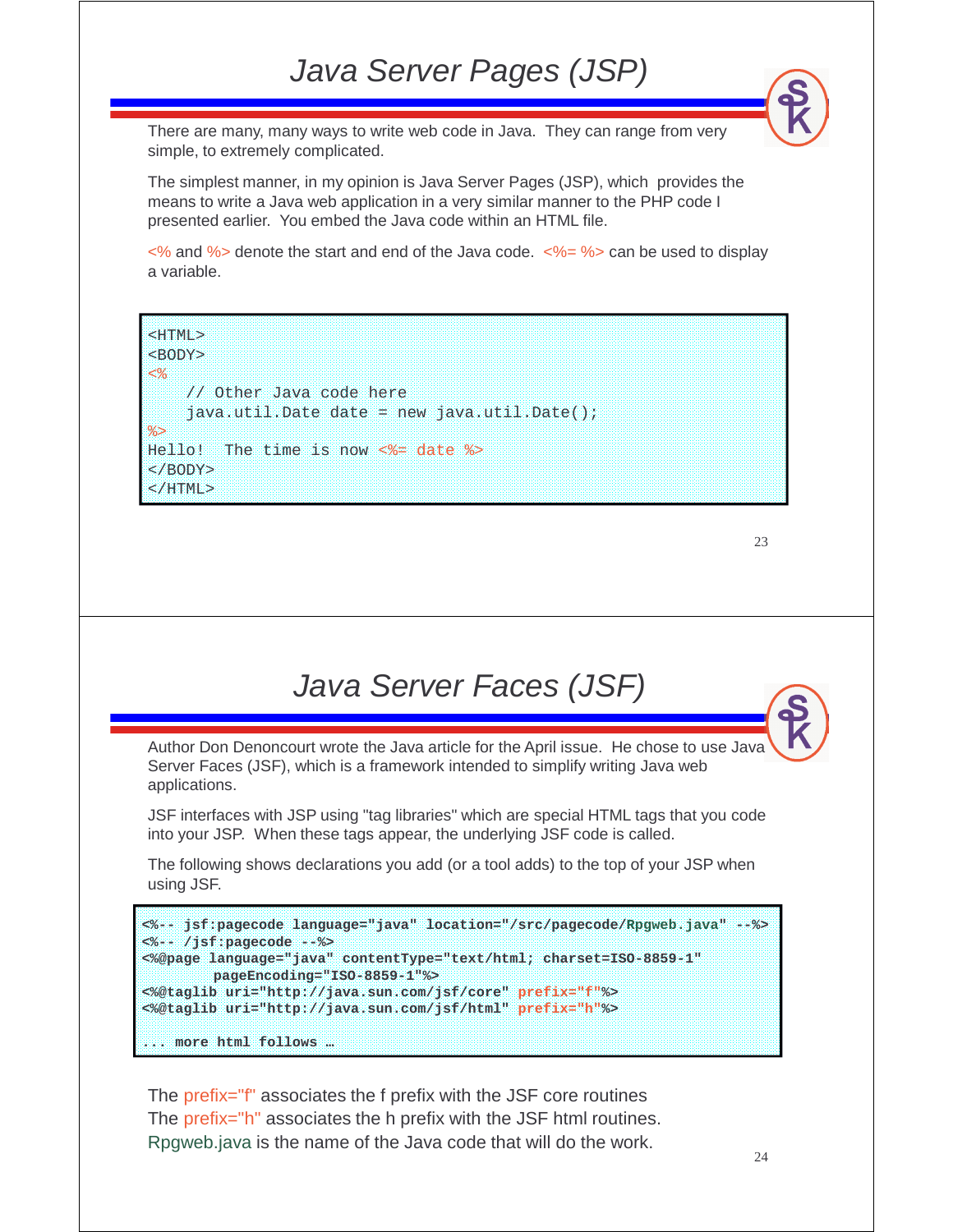#### Special Tags Embedded in HTML

```
25
  .
  .
<h:form id="acmeords1Form" >
  <table border="0" width="100%" bgcolor="lightblue">
  <tr>
     <td align="right">Customer Number:</td>
     <td align="left"><h:inputText id="custno" size="6"/></td>
  </tr>
  <tr>
     <td align="right">-- OR --</td>
     <td align="left">&nbsp;</td>
  </tr>
  <tr>
     <td align="right">Order number to change:</td>
     <td align="left"><h:inputText id="orderno" size="10"/></td>
  </tr>
   <tr>
     <td align="right">
       <h:commandButton value=" OK " action="#{pc_Rpgweb.getOrder}" /></td>
     <td>&nbsp;</td>
   </tr>
  </table>
</h:form>
          Java Code Behind the JSF (1 of 2)
public class Rpgweb extends PageCodeBase {
  private DataSource dataSource = null;
  private Order header = new Order();
  private Connection getCon() throws SQLException, NamingException {
     if (dataSource == null) {
        dataSource = (DataSource) new InitialContext().lookup("jdbc/casdvl02");
    }
     return dataSource.getConnection();
  }
  public String getOrder() throws IllegalAccessException, InvocationTargetException, 
                                SQLException, NamingException {
     String custno = (String)getRequestParam().get("acmeords1Form:custno");
     String orderno = (String)getRequestParam().get("acmeords1Form:orderno");
     Object order = null;
     TreeMap items = new TreeMap();
     Connection con = null;
     try {
        con = getCon();
  . . . Continued on next slide . . .
```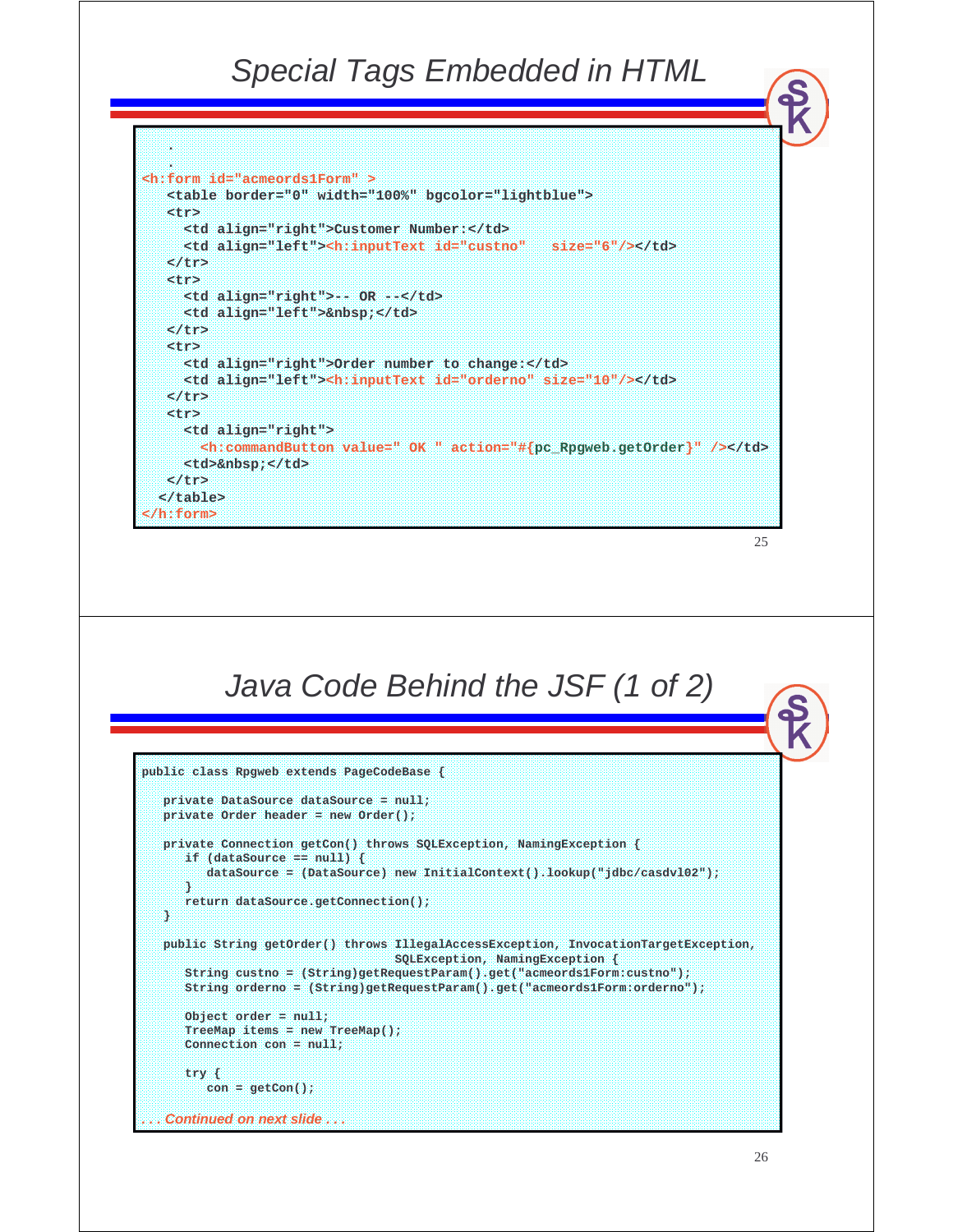#### Java Code Behind the JSF (2 of 2) **. . . Continued from previous slide . . . if (custno != null && custno.trim().length() > 0) { order = new Order\_new(con).call(new BigDecimal(custno.trim()))[0]; } else if (orderno != null && orderno.trim().length() > 0) {**



### Java Calling RPG

Author Don Denoncourt notes the following:

**}**

The Java code required to invoke an SQL procedure declares the SQL stored procedure (with specifics on the arguments), calls the procedure, handles errors, and if there are no errors, converts the returned result set into Java objects. But because the process of writing Java classes to call SQL stored procedures is both laborious and repetitive, I created an open-source tool that generates what I call RPG Call Beans.

Indeed, the call to an RPG procedure was one line of code in RPG, but nearly 70 lines of code in Java. Fortunately, Don's tool generates that code for you, making it much easier.

```
try {
   con = getCon();
   order = new Order_new(con).call(new BigDecimal(custno.trim()))[0];
} catch (SQLException e) {
   throw e; 
 } finally {
   try { con.close();} catch (SQLException e) {/* ignor */}
}
```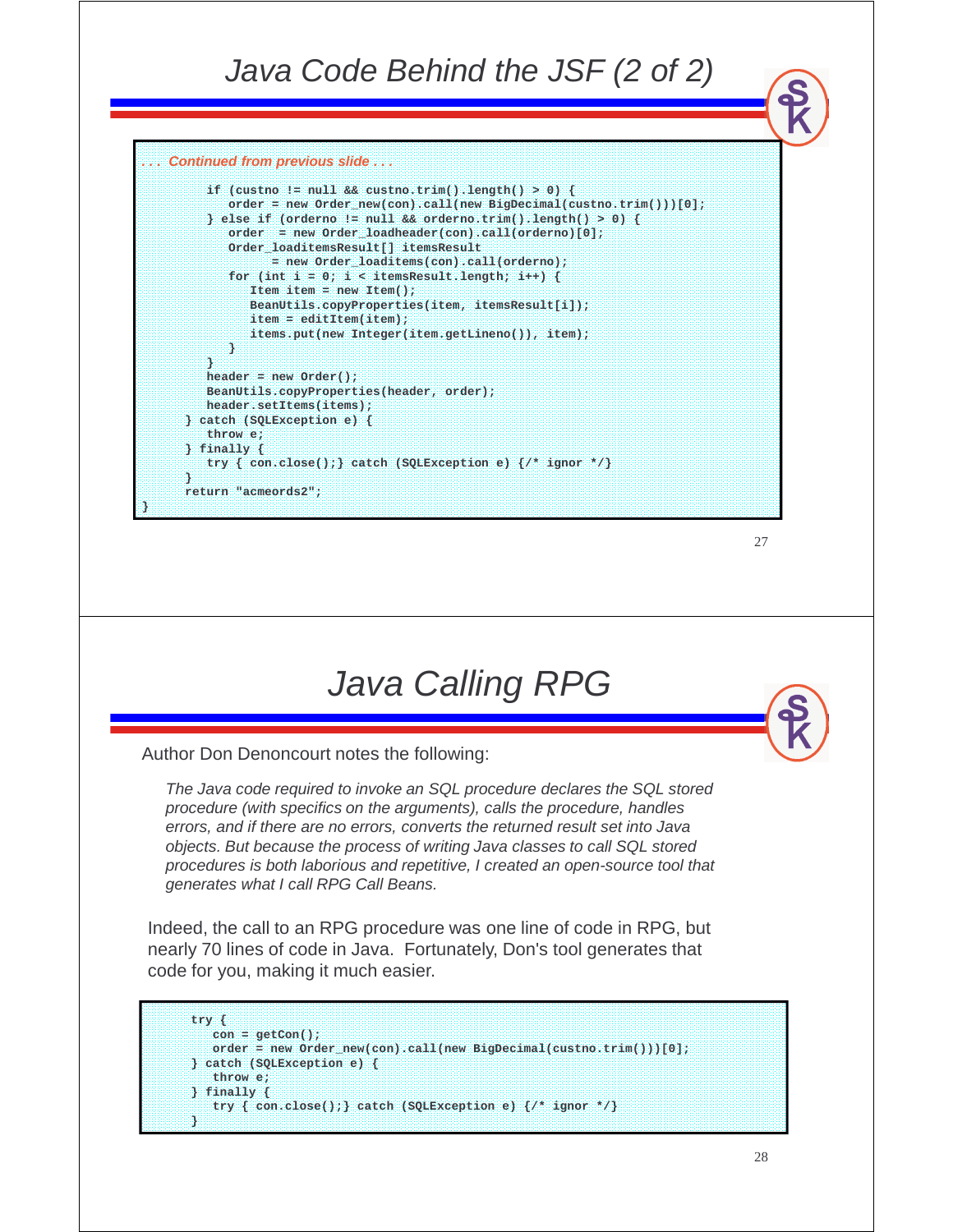| $11191$ vollipullovit     |                              |                       |                              |  |  |
|---------------------------|------------------------------|-----------------------|------------------------------|--|--|
|                           | <b>RPG CGIDEV2</b>           | <b>PHP</b>            | <i>JAVA</i>                  |  |  |
| Popularity                | Low                          | High                  | High                         |  |  |
| (Whole industry)          | $(\#25 \text{ at } 0.297\%)$ | $($ #4 at 10.328% $)$ | $(\#1 \text{ at } 20.529\%)$ |  |  |
| Popularity                | High                         | Low                   | Medium                       |  |  |
| (System i Industry)       | (#1 at 68%)                  | (#5 at 1%)            | $($ #3 at 11% $)$            |  |  |
| Learning Curve            | Very Easy **                 | Easy                  | Difficult                    |  |  |
| Security                  | Easy                         | Harder                | Medium                       |  |  |
| Performance               | Excellent                    | Good                  | Poor                         |  |  |
| Small shops $(200 users)$ |                              |                       |                              |  |  |
| Performance               | Fair                         | Good                  | Excellent                    |  |  |
| (Larger shops)            |                              |                       |                              |  |  |
| <b>Tooling Available</b>  | Minimal                      | Very Good             | Excellent                    |  |  |
| Integration with i5/OS    | Excellent                    | Good                  | Good                         |  |  |
| Cross-Platform            | N <sub>0</sub>               | Yes                   | Yes                          |  |  |
| Supported                 | Community/IBM(??)            | Zend                  | <b>IBM</b>                   |  |  |

Final Comparison

\*\* For someone with existing RPG knowledge.

29

# **Links to April 2008 Articles**

Articles from the April 2008 issue of System iNEWS magazine:

RPG and the Web: The CGIDEV2 Way (Paul Tuohy) http://systeminetwork.com/article/rpg-web-cgidev2-way

RPG and the Web: The PHP Way (Tony Cairns) http://systeminetwork.com/article/rpg-web-php-way

RPG and the Web: The Java or Groovy Way (Don Denoncourt) http://systeminetwork.com/article/rpg-web-java-or-groovy-way

From System iNetwork Programming Tips e-newsletter:

Writing Reusable Service Programs (Scott Klement) http://systeminetwork.com/article/writing-reusable-service-programs